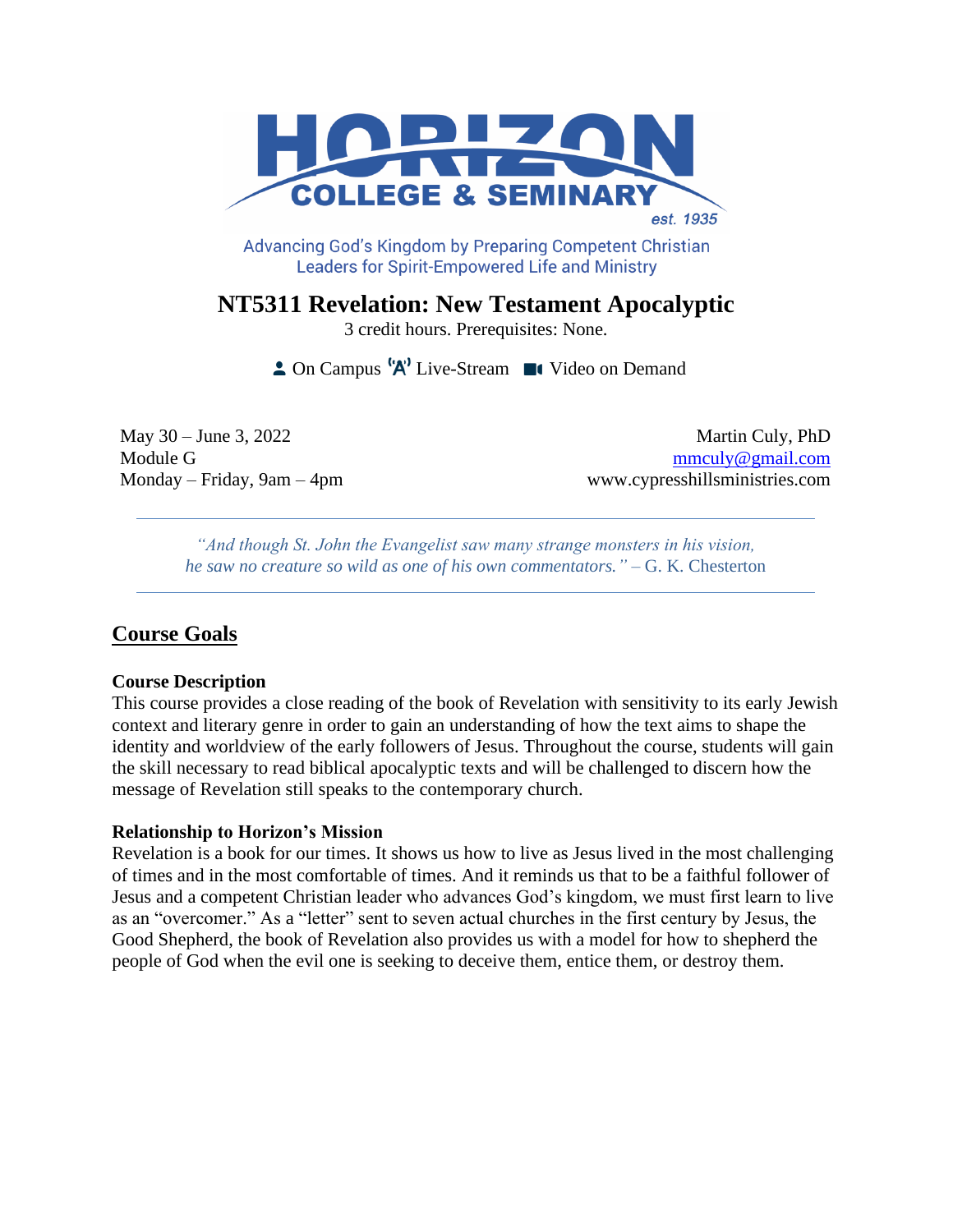## **Course Competencies and Learning Outcomes**

To demonstrate competency in **Biblical and Theological Literacy** students will

- 1. Describe the key interpretive issues that are critical for understanding the book of Revelation.
	- *Assessment: Four Views* Response Essay
	- *Assessment:* Interpreting Revelation Essay
- 2. Identify and explain key emphases and their significance within the book of Revelation.
	- *Assessment:* The Relevance of Revelation for Today Discussion
- 3. Become familiar with key biblical-theological themes in Revelation.
	- *Assessment: All Things New* Essay
- 4. Interpret the book of Revelation in light of its literary and socio-historical contexts, and distinct theological perspective with the assistance of relevant secondary literature.
	- *Assessment:* Commentary Insights Presentation
	- *Assessment:* Interpreting Revelation Essay
	- *Assessment:* Research Project
- 5. Explain how the theological witness of the book of Revelation speaks to the way we think, live, and minister today.
	- *Assessment:* Keener Commentary Reading and Application List
	- *Assessment:* Research Project

# **Course Work**

## **Required Readings**

- Culy, Martin M. *The Book of Revelation: The Rest of the Story*. Eugene, OR: Pickwick, 2017. ISBN: 978-1532617188.
- Keener, Craig S. *Revelation*. The NIV Application Commentary. Grand Rapids: Zondervan, 2000. ISBN: 978-0310231929.
- Pate, C. Marvin, ed. *Four Views on the Book of Revelation*. Grand Rapids: Zondervan, 1998. ISBN: 978-0310210801.
- Tabb, Brian J. *All Things New: Revelation as Canonical Capstone*. Vol. 48 of *New Studies in Biblical Theology*. Downer's Grove, IL: IVP, 2019. ISBN: 978-1783599158.
- **NOTE:** Students may choose to purchase a copy of *The Book of Revelation: The Rest of the Story* from the instructor on the first day of class for \$32 (cash or e-transfer).

\*\*While students have the benefit of accessing their textbooks online through the [Digital](https://saskatoon.mlasolutions.com/m5/catalog/(S(3h21syce2tpjqj0wea2rbnzr))/Default.aspx?installation=HRZN)  [Theological Library,](https://saskatoon.mlasolutions.com/m5/catalog/(S(3h21syce2tpjqj0wea2rbnzr))/Default.aspx?installation=HRZN) they will not have access to the Digital Theological Library upon graduation. Therefore, we encourage students to purchase select textbooks to build their personal library. For your convenience, Horizon has partnered with Kennedy's Parable to provide textbooks.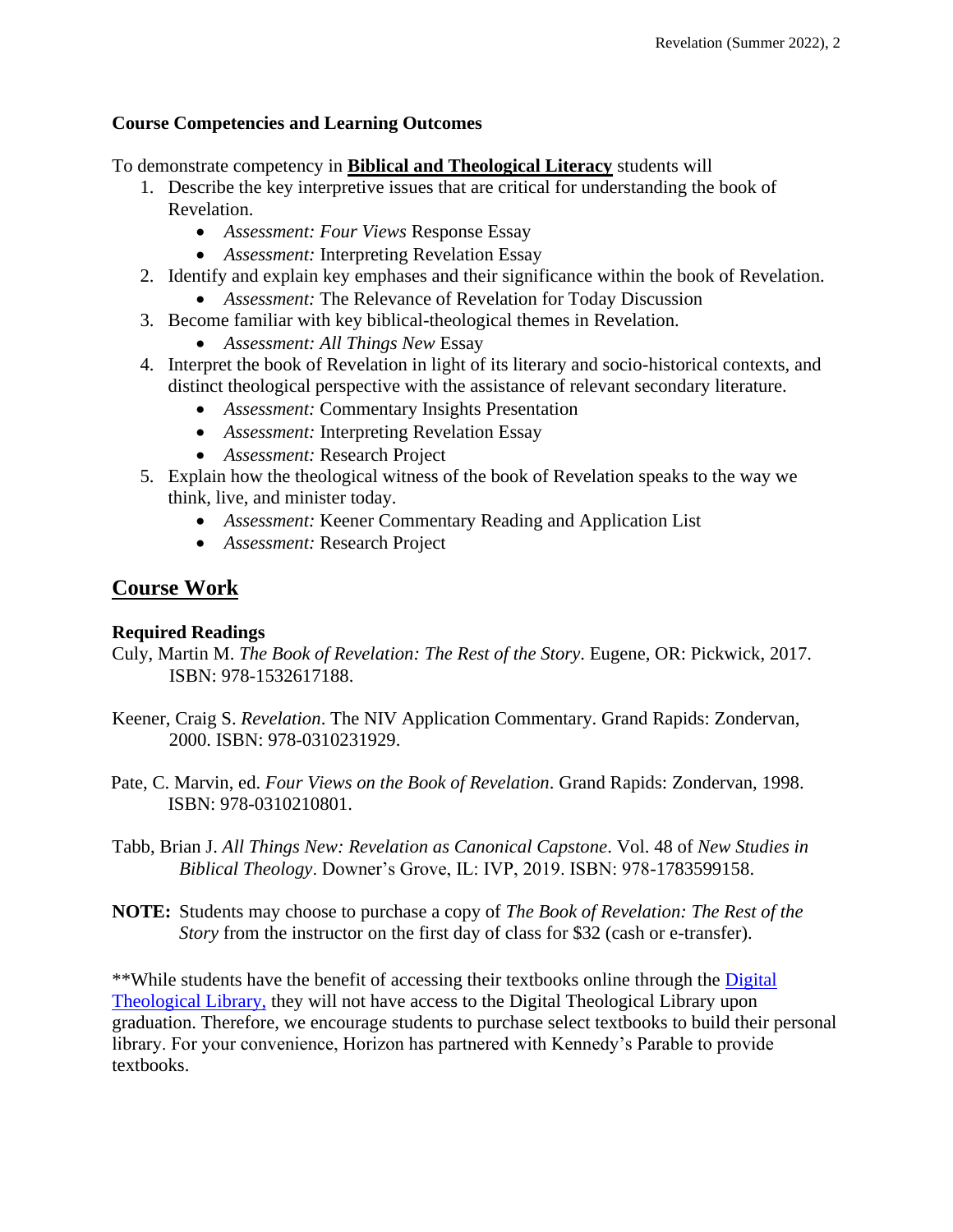## **Course Assignments and Activities**

## **BEFORE THE MODULE**

- 1. *Four Views on the Book of Revelation Response Essay*. Read the book of Revelation carefully at least twice before class. Watch for key features and themes that are particularly prominent. Then read *Four Views on the Book of Revelation* to write a response essay in which you (1) argue for one of the four views; (2) identify that view's key strengths; (3) identify that view's key weaknesses and explain why it remains a plausible view; (4) highlight some weaknesses of the other views that make them untenable. Be careful to focus on the most important issues in addressing (2), (3), and (4). What are the most compelling strengths of this view and weaknesses of the other views? If you were trying to convince someone to adopt this view, what would be the best arguments for doing so? If you do not find any of the four views convincing, choose the *most* compelling one, identify it as such, and then follow the same steps as above but also explain why this view ultimately is unsatisfying even though it is the best option of the four. This assignment provides a foundation for understanding the dominant approaches that have been used to interpret Revelation, thus helping to situate our study of Revelation within its history of interpretation. *Please note the relationship of this assignment to Assignment #7 and plan to take notes as you read that will help you complete Assignment #7.*
	- **Related learning outcome:** #1.
	- **Assignment Length:** 1000 words maximum.
	- **Due date:** May 30, 2022.
- 2. *Commentary Insights.* (1) As you read the book of Revelation for Assignment #1, make a list of places where the biblical text is unclear to you or where there appears to be some ambiguity or theological tension. For pastors or Bible teachers, focus on passages where you know you need additional insight before preaching or teaching the passage. (2) Choose two passages from your list and send an email to the professor no later than *May 23, 2022* identifying the passages and the interpretive issues you are going to explore. (3) Consult at least three commentaries from the Bibliography below and briefly summarize how those commentaries shed light on the meaning of the text. Watch particularly for information related to Revelation's historical, cultural, and literary context and its interconnected themes. (4) Come to class prepared to share your findings when we come to those passages of Revelation in our class discussion. You are not required to submit anything in written form for this assignment, but see Assignment #5 below.
	- **Related learning outcome:** #4.
	- **Assignment Length:** See Assignment #5.
	- **Due date:** May 30, 2022.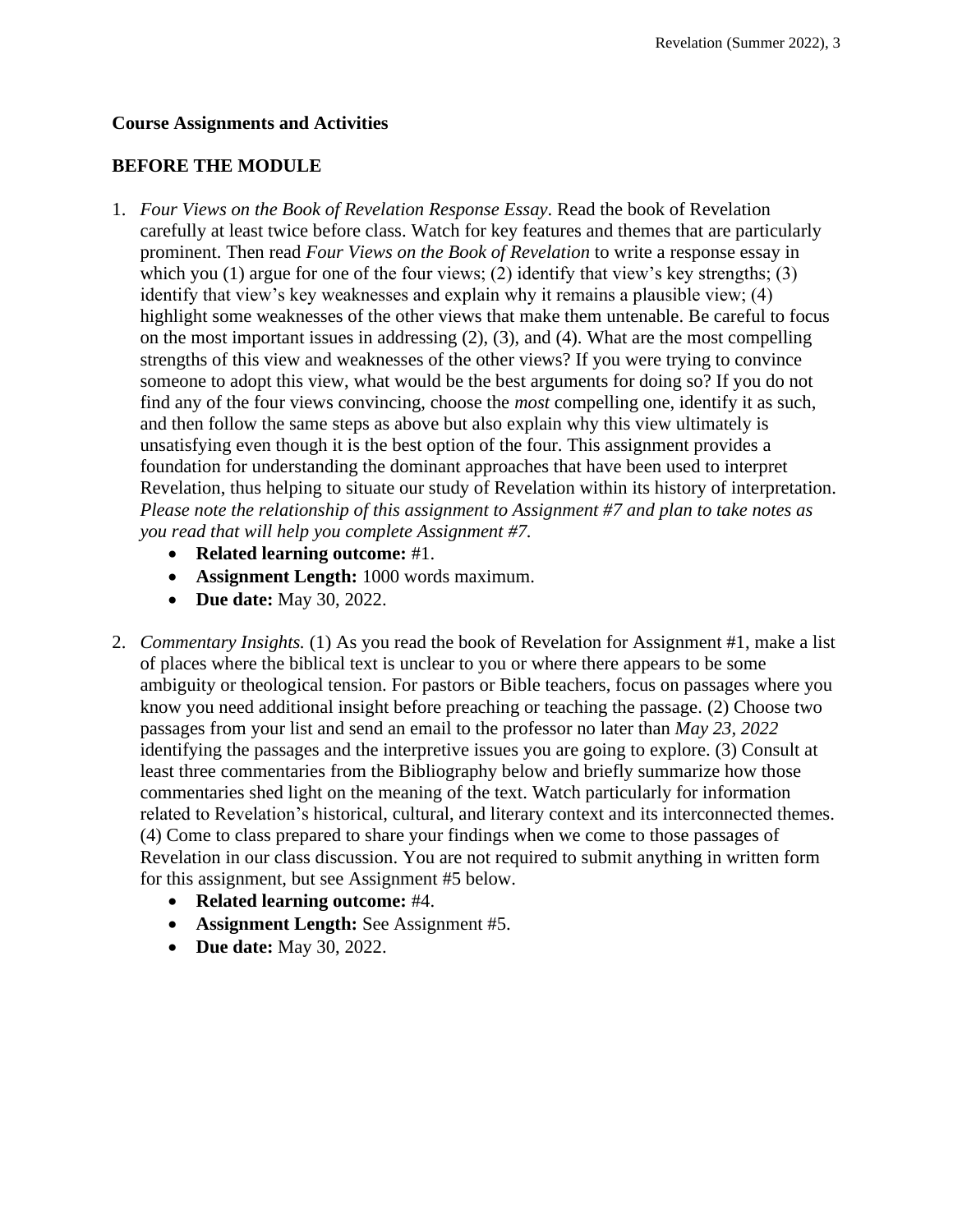- 3. All Things New *Summary and Response Essay*. Read any five chapters from *All Things New*. Choose the three chapters that you find most helpful. Then write an essay in which you concisely summarize the argument of those three chapters and briefly highlight what makes them important for rightly understanding the book of Revelation.
	- **Related learning outcome:** #3.
	- **Assignment Length:** 1000 words maximum.
	- **Due date:** May 30, 2022.

## **DURING THE MODULE** (May 30 - June 3, 2022)

- 4. *Keener Commentary Reading and Application List*. In preparation for class on Tuesday Thursday, read the relevant passages in Revelation and the corresponding Contemporary Significance sections of Keener's commentary according to the class schedule below. Each day (Tuesday - Thursday), write one paragraph describing an additional application related to one of the passages for that day. You must show clearly how your application flows naturally out of the biblical text. At the end of the week submit your three paragraphs. *In a footnote at the end of your final paragraph, please confirm that you completed all of the assigned reading in Keener.* Choose one application to share with the class when we come to that passage, again being sure to demonstrate how your application flows naturally out of the biblical text.
	- **Related learning outcome:** #5.
	- **Assignment Length:** Three paragraphs, one oral presentation (5 minutes maximum).
	- **Due date:** June 3, 2022.
- 5. *Commentary Insights Presentations.* During the week of class, each student will present their findings from their two exegetical studies when we come to their passages, sharing how commentaries have shed light on the passages.
	- **Related learning outcome:** #4.
	- **Assignment Length:** Two five-minute presentations.
	- **Due date:** June 2 or June 3, 2022.
- 6. *The Relevance of Revelation for Today Discussion*. Meet with the instructor on the final afternoon of class and orally respond to this question: Why is the message of Revelation critical for Christians today? Be sure to incorporate into your answer to this question: (1) a brief summary of the overall message of Revelation; and (2) a discussion of how modern readers can be confident in the message of Revelation given all the competing interpretations. Each afternoon/evening after class, you should develop notes based on class lectures and discussions to help complete this assignment, but no notes will be allowed during the meeting with the instructor.
	- **Related learning outcome:** #2.
	- **Assignment Length:** Approximately 10 minutes.
	- **Due date:** June 3, 2022.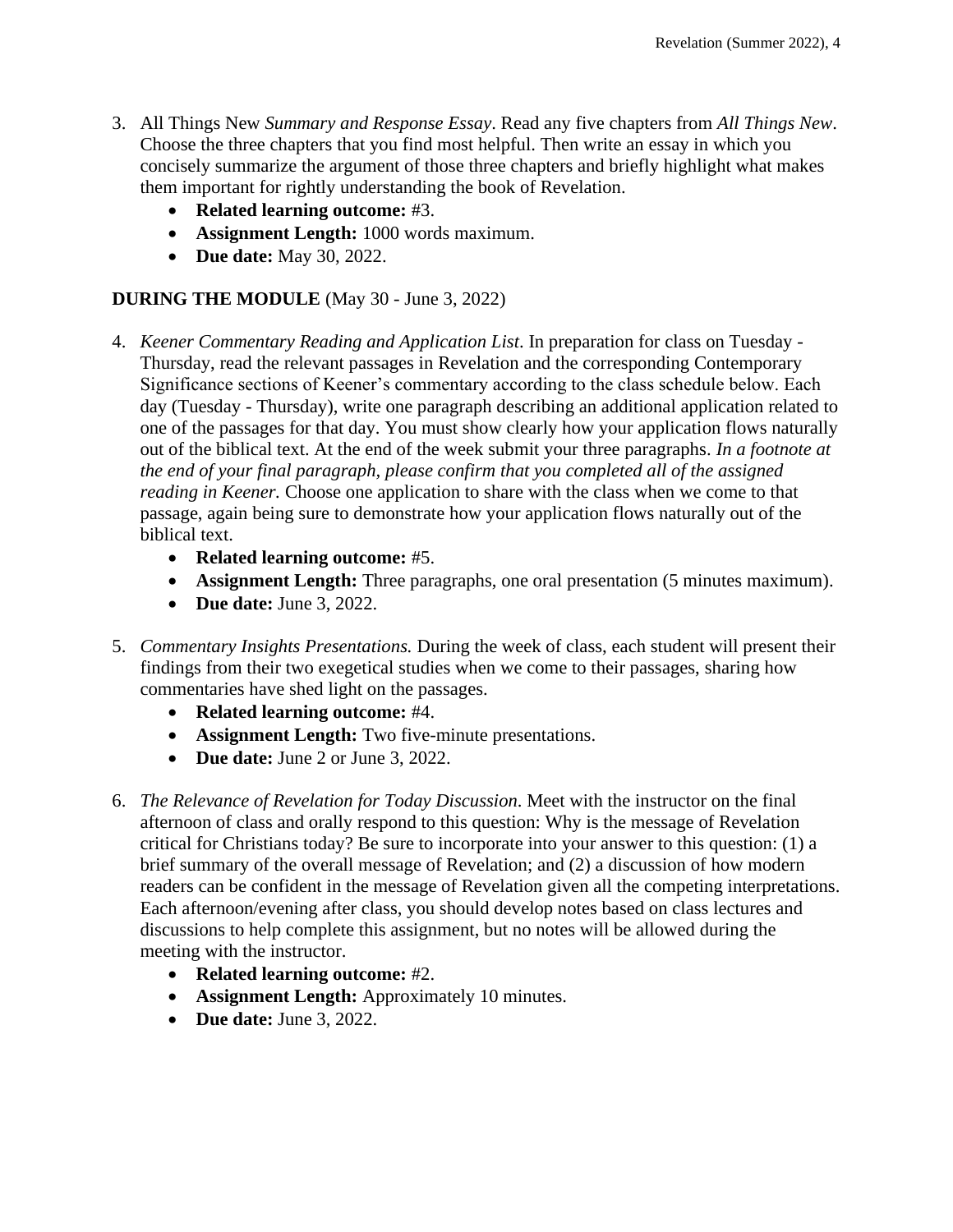# **AFTER THE MODULE** (June 4 - July 29)

- 7. *Interpreting Revelation Essay*. Read *The Book of Revelation: The Rest of the Story*. Feel free to skim material that we covered in class. Write an essay that (1) summarizes the overall thesis of this book; (2) compares and contrasts the approach that is presented to other major approaches (preterist, idealist, futurist, and historicist); (3) assesses the plausibility of the approach in this book in comparison to the other approaches, noting its strengths and weaknesses in comparison to the other approaches; and (4) discusses how recognizing Revelation's interconnected themes sheds light on its meaning using specific examples.
	- **Related learning outcome:** #1, 4.
	- **Assignment Length:** 1000-1250 words.
	- **Due date:** July 29, 2022.
- 8. *Research Project*. Choose one of the following options: (a) a research paper on one of the topics below; (b) a Bible study outline for any three chapters of Revelation; (c) a carefully constructed and annotated sermon; or (d) an alternative approved project. See further details below. Each option must make use of a minimum of *eight credible scholarly sources*, including at least two journal articles.
	- **Related learning outcomes:** #4, 5.
	- **Assignment Length:** 3000-3600 words.
	- **Due date:** July 29, 2022.
	- a. Research Paper. *Keep in mind the following:*
		- i. Whatever topic you choose, you should attempt to demonstrate how Revelation's historical, cultural, and literary context relate to the topic.
		- ii. Be sure to demonstrate engagement with what was learned in class and each of your secondary sources.
		- iii. Include a section that clearly identifies why a better understanding of this topic is important for Christians today (application).
		- iv. Potential Topics
			- Approaches to the Millennium: A Critical Assessment
			- Revelation and the Rapture: Why It Matters for the Church Today
			- The Relationship between the Seal, Trumpet, and Bowl Judgments
			- Symbolism and Numerology in Revelation
			- Revelation's "Use" of the Old Testament
			- The Theology of Suffering in Revelation
			- The Ethics of "Violence" in Revelation
			- The Nature of the New Heaven and New Earth in Revelation
			- The Doctrine of Hell and the book of Revelation
			- The Identity of the Two Witnesses in Revelation 11
			- The Identity of the 144,000 in Revelation
			- The Theme of Overcoming in Revelation
			- Worship in the Book of Revelation
			- Christology in Revelation
			- The Holy Spirit in Revelation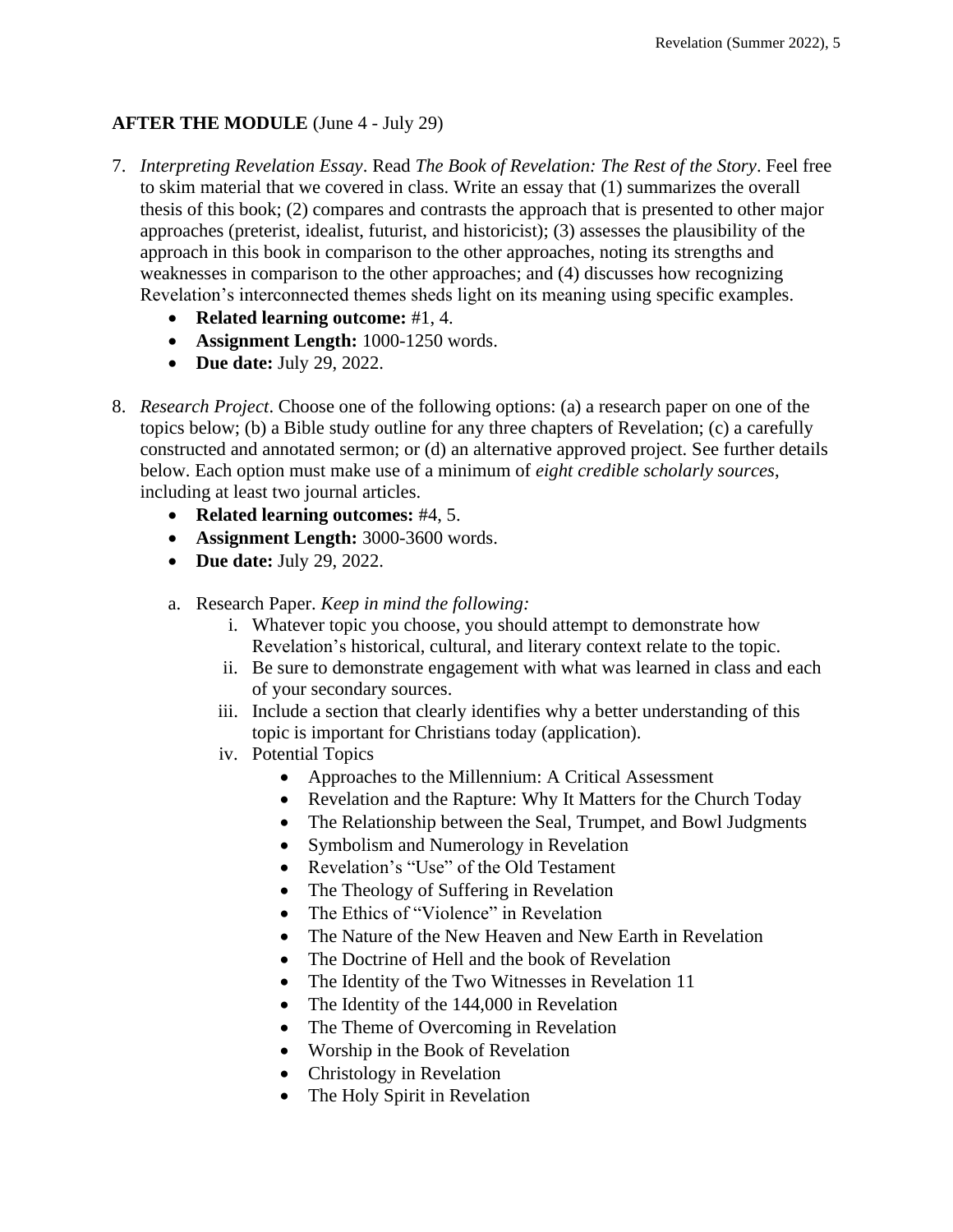- Who is Ultimately Saved according to Revelation?
- An Exegetical Analysis of a Passage in Revelation
- b. Bible Study Outline. *Keep in mind the following:*
	- i. Your outlines do not need to cover contiguous chapters. You can choose any three chapters.
	- ii. Each outline, unless you are dealing with the first part of Revelation 1, should begin with a brief summary of the Preceding Context.
	- iii. The outline should include (a) brief explanations of the meaning of each part of the passage; (b) discussion questions that you will use to stimulate interaction; (c) any small group discussions you will incorporate; (d) some reflection questions that students will consider after the Bible study; and (e) extensive footnotes to show how you are making use of what you learned in class and eight credible scholarly sources, including at least two journal articles.
- c. Annotated Sermon. *Keep in mind the following:*
	- i. This must be a new sermon, rather than one that you have prepared before. It should have enough content to take about 30 minutes to preach.
	- ii. Your sermon must cover a discreet unit of Revelation. This means that it must have a clear beginning and end, rather than being based on a single verse. In some cases, this might include an entire chapter.
	- iii. Your sermon must clearly demonstrate through the use of footnotes that you are making use of what you have learned in class.
	- iv. Your sermon must show through the use of footnotes how you are making use of eight credible scholarly sources, including at least two journal articles.
	- v. Your sermon must include extensive application that will show your congregation how this portion of Revelation relates to their lives today.

## **Video-on-Demand (VOD) Student Requirements**

As indicated on the course schedule, this class is being offered by VOD. Students who intend to take the course primarily through VOD are required to indicate this during their course registration. While VOD recordings are available for any student who may miss a class, non-VOD students are expected to attend class live following the class attendance policy.

- For this course, VOD students have the *same* due dates as in-class students for the assignments **before and after the module**, but *different* due dates for the assignments **during the module**.
- For assignments #4 and #5, VOD students will prepare videos of their presentations and email a video link to the instructor no later than the evening before we come to the relevant passages in class (see Class Schedule below). The written portion of assignment #4 is due **July 4, 2022**.
- For assignment #6, VOD students will complete the assignment through a scheduled Zoom meeting with the instructor no later than **July 11, 2022**.
- By Monday at 11:59pm each week, VOD students will submit written confirmation that 1) affirms they have watched the required recordings, and 2) summarizes two-three items from each day that help them to reach the course learning outcomes (300-500 words per report).
	- o *Day 1 Lecture Report* due **June 6 at 11:59pm**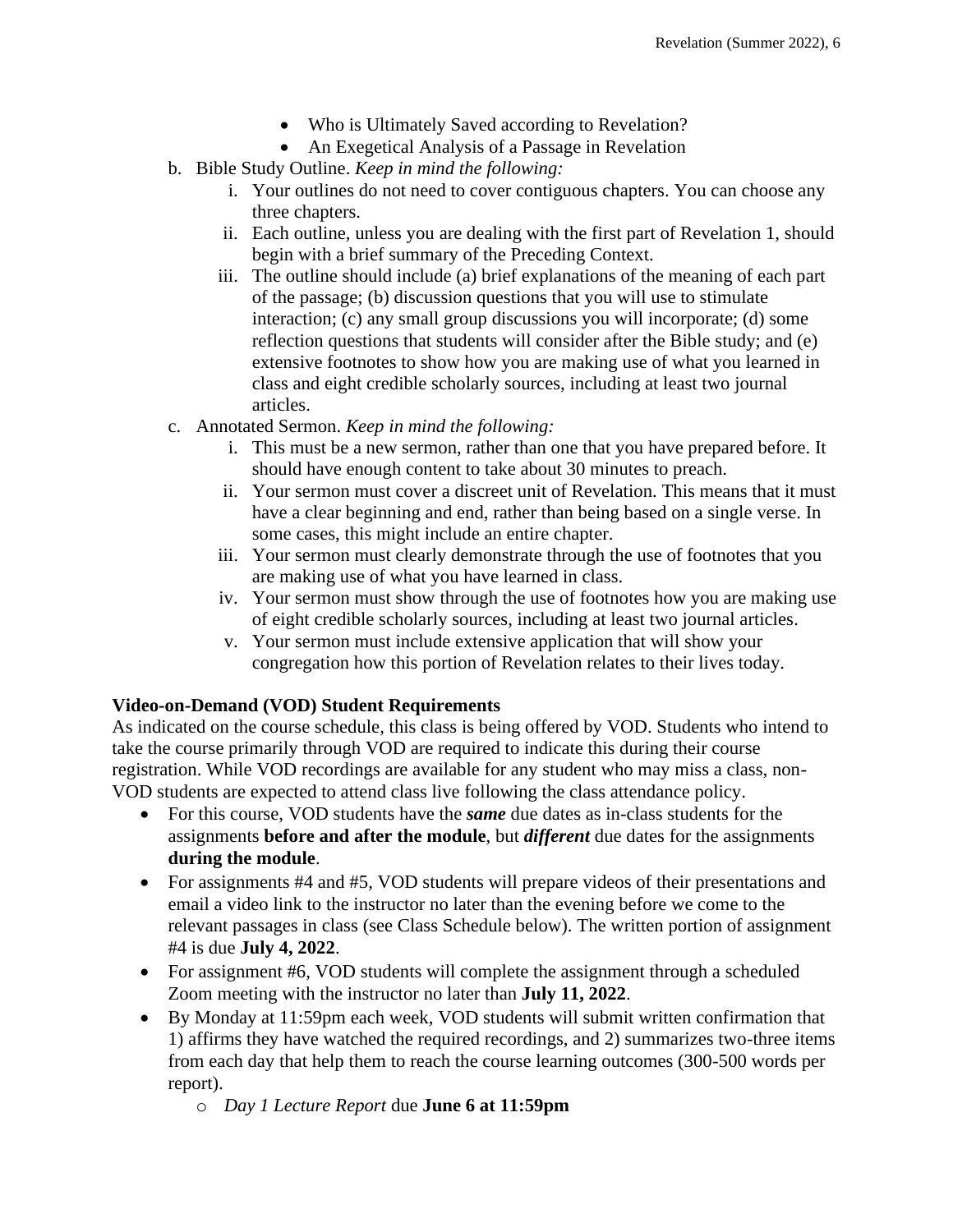- o *Day 2 Lecture Report* due **June 13 at 11:59pm**
- o *Day 3 Lecture Report* due **June 20 at 11:59pm**
- o *Day 4 Lecture Report* due **June 27 at 11:59pm**
- o *Day 5 Lecture Report* due **July 4 at 11:59pm**
- In order to pass the course, VOD students must submit all of their VOD daily submissions. These submissions are marked as pass/fail based on whether they demonstrate thoughtful engagement with the lecture content and in-class activities.

#### **Course Outline / Class Schedule**

| <b>Date</b>                | <b>Topics</b>                                                               | <b>Readings/Quizzes</b>                                                                                                                      |
|----------------------------|-----------------------------------------------------------------------------|----------------------------------------------------------------------------------------------------------------------------------------------|
| Day 1<br>Monday, May 30    | <b>Background Issues</b><br>Approaches to Revelation<br><b>Revelation 1</b> | Revelation 1                                                                                                                                 |
| Day 2<br>Tuesday, May 31   | Revelation 2-3                                                              | Revelation 2-5<br>Keener, 109-113, 120-121, 129-131, 138-<br>141, 146-148, 155-156, 163-167, 179-182,<br>193-198<br>(Total: 34 pages)        |
| Day 3<br>Wednesday, June 1 | Revelation 4-12                                                             | Revelation 6-12<br>Keener, 208-216, 225-228, 238-241, 247-<br>251, 261-264, 276-278, 284-285, 299-303,<br>307-310, 330-333 (Total: 38 pages) |
| Day 4<br>Thursday, June 2  | Revelation 13-19                                                            | Revelation 13-19<br>344-349, 360-366, 381-382, 389-390, 400-<br>402, 415-419, 436-446, 459-461 (Total:<br>39 pages)                          |
| Day 5<br>Friday, June 3    | Revelation 20-22<br><b>Millennial Views</b>                                 | Revelation 20-22                                                                                                                             |
| June $4$ - July 29         | Working on Post-Module<br>assignments                                       | Post-course assignments due July 29, 2022                                                                                                    |

• Assignments will not be accepted after July 29, 2022.

#### **Estimate of Time Investment** (individual time investments may vary)

| Classroom time                         | 30 hrs           | N/A                 | Weighting |
|----------------------------------------|------------------|---------------------|-----------|
| 1. Four Views Reading and Essay        | $17$ hrs         | May $30$            | 15%       |
| 2. Commentary Insights                 | 2 hrs            | May 30              | 5%        |
| 3. All Things New Essay                | $13$ hrs         | May $30$            | 15%       |
| 4. Keener Reading and Application List | 8 hrs            | June 3              | 10%       |
| 5. Commentary Insights Presentations   | 0 <sub>hrs</sub> | May $30$ - June $3$ | See $#2$  |
| 6. Relevance of Revelation Discussion  | 2 hrs            | June 3              | 5%        |
| 7. Interpreting Revelation Essay       | $30$ hrs         | July 29             | 25%       |
| 8. Research Project                    | 20 hrs           | July 29             | 25%       |
| $Total =$                              | $122$ hrs        |                     |           |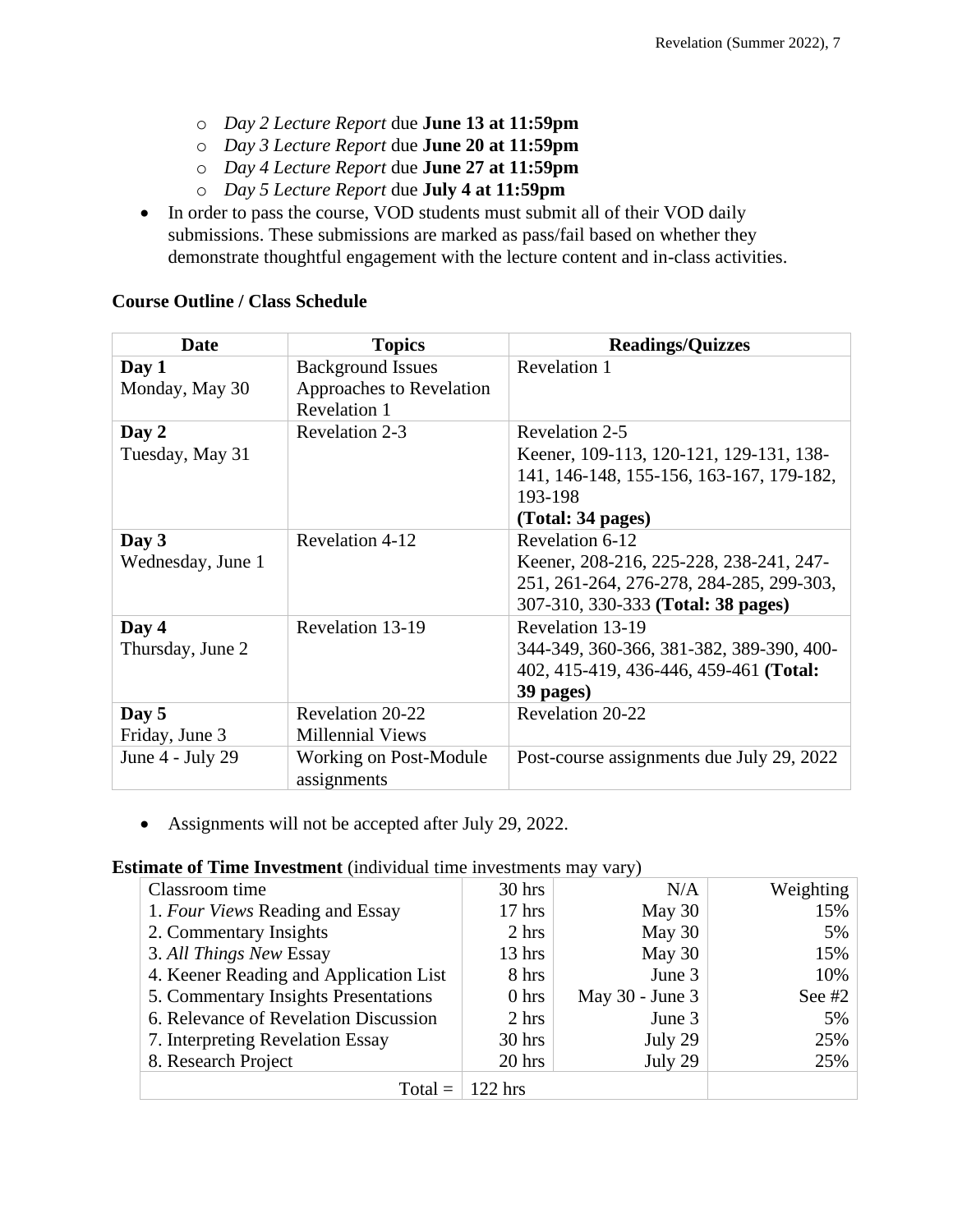# **Academic Policies**

## **General Guidelines for the Submission of Written Work**

*Formatting Papers* 

- Papers should be typed, double-spaced and follow the appropriate formatting guidelines (e.g. 1 inch margins).
- Follow the [Horizon Format Guide](https://www.horizon.edu/students/resources/) consistently.
- The length of papers should fall within  $+/-10\%$  of the stated length. Papers that fall outside the length guidelines may not be graded and will receive a grade reduction.

Failure to follow these guidelines warrants a grade reduction.

## *Submitting Your Assignments*

Assignments should be submitted via [Populi.](https://horizon.populiweb.com/) The resource at this link [https://support.populiweb.com/hc/en-us/articles/223792507-How-to-submit-work-for](https://support.populiweb.com/hc/en-us/articles/223792507-How-to-submit-work-for-assignments)[assignments](https://support.populiweb.com/hc/en-us/articles/223792507-How-to-submit-work-for-assignments) explains how to submit assignments on Populi (the link to the video is also available on the info tab of the Populi course page).

## **Late Assignments and Extensions**

All assignments are due when stated by the professor or, if not specified, within 8 weeks after the first day of class. Please contact the professor well in advance if you would like to request an adjustment to any of your due dates. A late penalty will be assessed for all overdue assignments: 1-3 days late, penalty of 10%; 4-6 days late, penalty of 20%. After six days late, an assignment receives a grade of 0.

| Grade        | Percentage | <b>GPA</b> | Descriptor          |
|--------------|------------|------------|---------------------|
| $_{\rm A+}$  | 97-100%    | 4          | Exceptional         |
| A            | 93-96%     | 4          | Excellent           |
| A-           | 90-92%     | 3.7        | Excellent           |
| $B+$         | 87-89%     | 3.3        | Good                |
| B            | 83-86%     | 3.0        | Good                |
| $B -$        | 80-82%     | 2.7        | Good                |
| $C+$         | 77-79%     | 2.3        | Satisfactory        |
| $\mathsf{C}$ | 73-76%     | 2.0        | Satisfactory        |
| $C-$         | 70-72%     | 1.7        | Satisfactory        |
| $D+$         | 67-79%     | 1.3        | <b>Minimal Pass</b> |
| D            | 63-66%     | 1.0        | <b>Minimal Pass</b> |
| $D-$         | 60-62%     | 0.7        | <b>Minimal Pass</b> |
| F            | $<,60\%$   | 0          | Failure             |

## **Grading**

## **Academic Honesty**

Horizon uses the University of Saskatchewan definition of plagiarism described as "the presentation of the work or idea of another in such a way as to give others the impression that it is the work or idea of the presenter. Adequate attribution is required. What is essential is that another person have no doubt which words or research results are the student's and which are drawn from other sources" (Office of the University Secretary, 2012). Students are expected to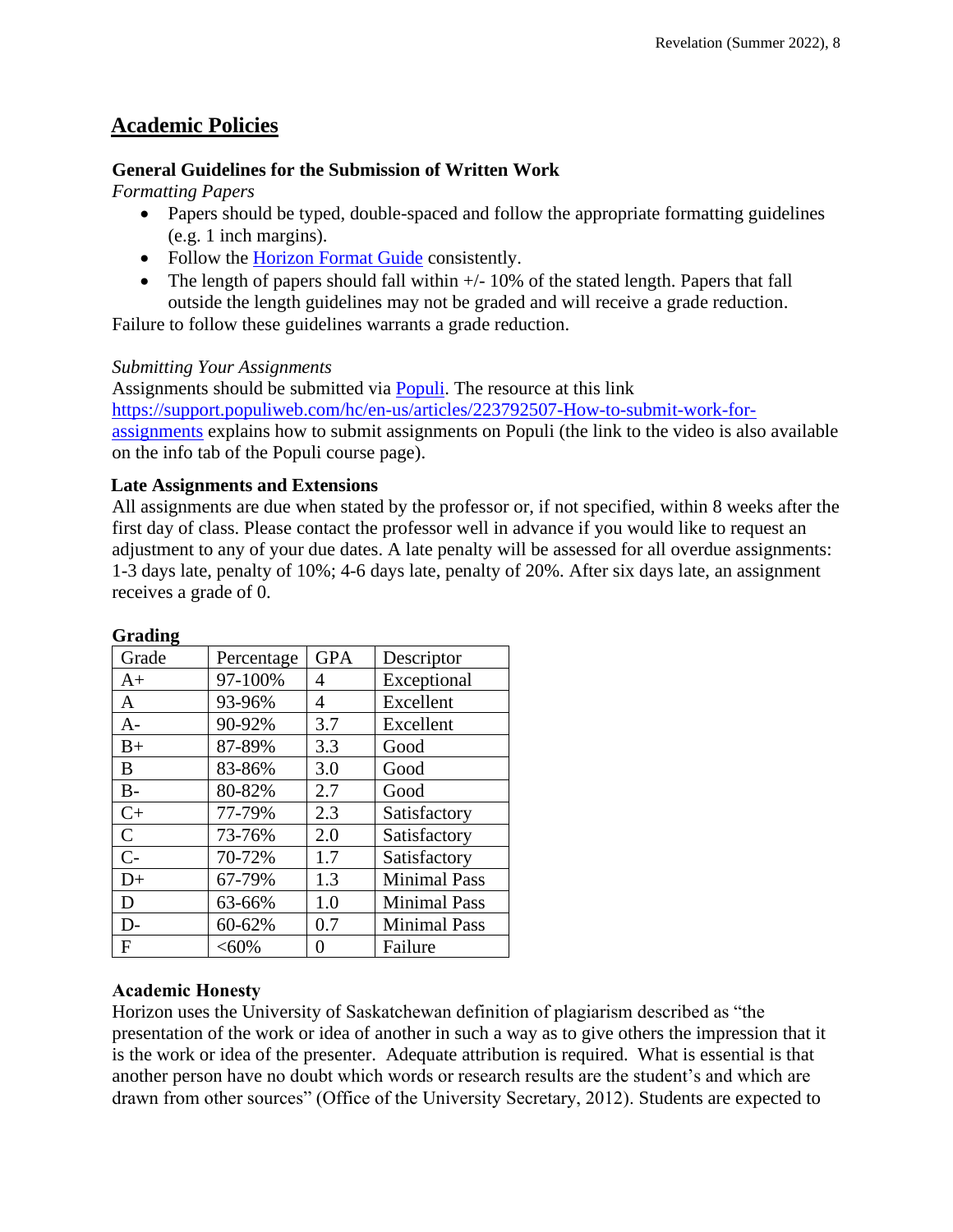give due recognition to sources from which all substantial phrases, sentences or even ideas are drawn. Note also that you may not submit work done in one course to satisfy the requirements of another course (unless both instructors agree beforehand to accept such work). See [here](http://www.turnitin.com/assets/en_us/media/plagiarism_spectrum.php) for examples of plagiarism and further guidelines in the Seminary [Student Handbook.](https://www.horizon.edu/students/resources/)

#### **Disability Services Information**

If you would benefit from learning accommodations due to pre-existing physical or mental health conditions or learning disabilities, contact the Academic or Student Life departments at the beginning of the course. Horizon will work to meet your learning and/or physical needs where possible. If any conditions arise during the course that you wish to disclose, please contact us as soon as possible. In all cases you will need to provide current [documentation](https://www.horizon.edu/students/support/) of the disability or condition you wish to disclose. Horizon takes appropriate care to ensure confidentiality about any such disclosures. For more information, contact Bob Williamson, Dean of Students, at [bwilliamson@horizon.edu;](mailto:bwilliamson@horizon.edu) Heather Wood, Associate Dean of Students, at [hwood@horizon.edu;](mailto:hwood@horizon.edu) or Leanne Bellamy, Academic Coach, at [lbellamy@horizon.edu.](mailto:lbellamy@horizon.edu)

#### **Class Attendance**

Students should attend all classes in order to facilitate competency development. Students are expected to be present through the delivery method that they registered for, either on campus or through live-streaming. A student must be present for the full duration of a class period in order to be registered as present for the class. In the case of illness or other unforeseen circumstances, students may miss one day of a module course or three days of class in a term or semester course without academic penalty. Students who are absent for more than the number of classes stated above will automatically fail the course. Students wishing to be exempted from this policy due to extenuating circumstances may make an academic appeal, where they will need to document and verify those circumstances. Students who miss a class are responsible to get missed notes or handouts from another student, rather than from the professor.

## **Campus Health Policy**

Do not come on campus if you are experiencing symptoms (even if they are mild) of fever, cough, shortness of breath, sore throat, chills, runny nose, or a loss of your sense of taste or smell. If you have any of these symptoms, do not return to campus until advised by Public Health. You should self-isolate and contact HealthLine 811 for advice on whether you should be tested for COVID-19. This will help keep others safe and possibly spare them from self-isolation and testing. While you are in self-isolation, you may attend class online. The link to access your class is posted on the course page on Populi, under the Syllabus tab, under Links on the right side of the page.

#### **Live-Streaming Etiquette**

If attending class online via live-stream, keep your camera on and stay present and attentive throughout the class session, extending the gift of full engagement. Access your class with a computer (preferably) or tablet, not a cell phone. Arrive to class on time, and dress as you would if you were attending class on campus. Join the class from a quiet space with minimal background noise, and mute your microphone until you wish to speak to the class.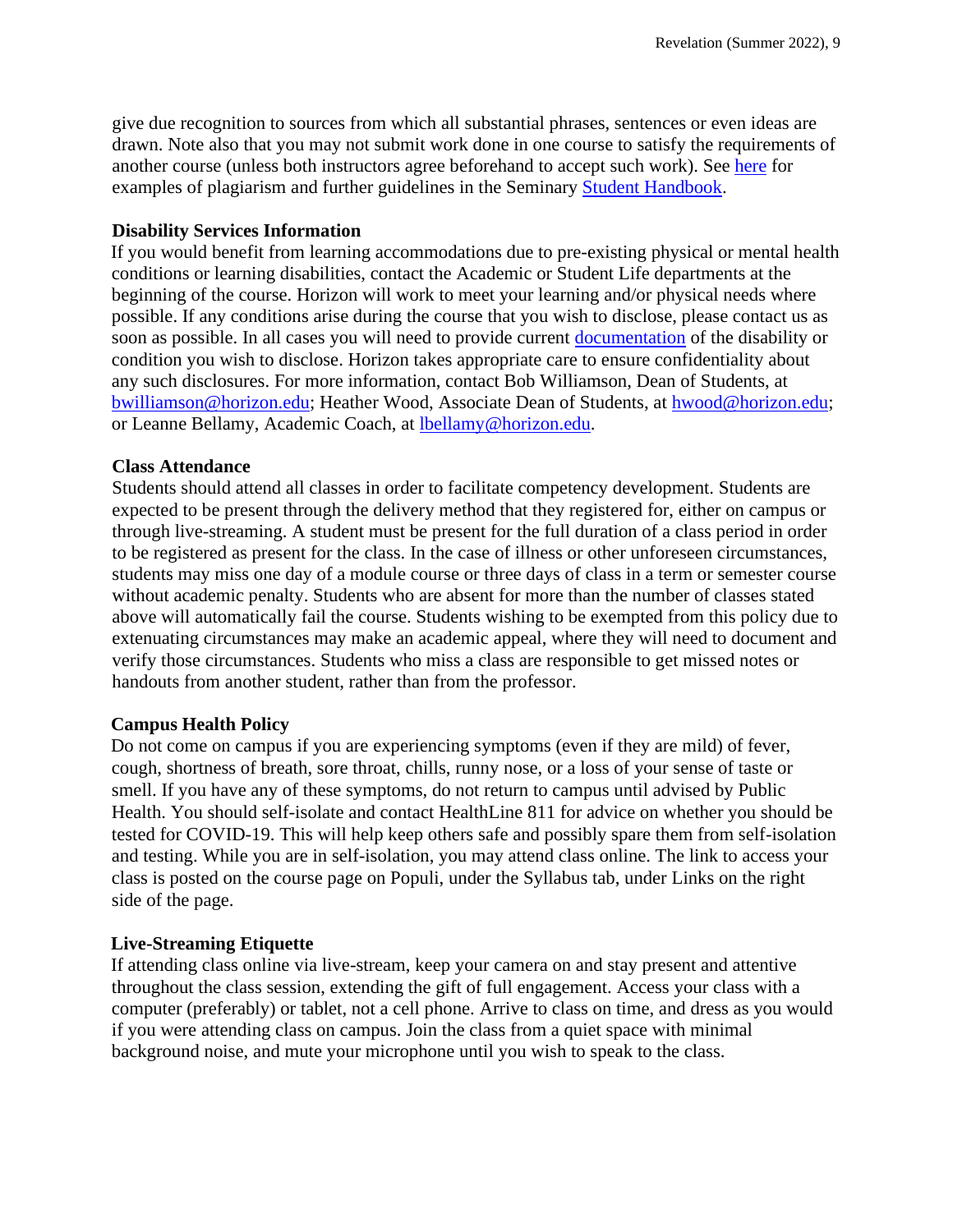## **Use of Technology**

Horizon encourages the use of electronic devices in the classroom to enhance learning. Careful consideration must be given to privacy issues, copyrighted materials, and the general care and concern for others. Please respect the following classroom policies:

- Please use online access for course learning only. This is a matter of respect for the instructor's teaching, your own learning, and fellow students who may be distracted by other uses.
- Students should secure permission from the instructor to record any teaching material. This includes PowerPoint slides, white board illustrations, notes, and any form of audio or video.
- Student feedback is a valuable input for course improvements. Please resolve any classroom grievance about the instructor or course with the instructor personally, through the Horizon College and Seminary grievance procedures, or the Populi-based course evaluations. It is inappropriate to air classroom grievances on a social media platform.
- When instructors use recording mechanisms in the classroom, recorded materials will be used for the sole purpose of instruction and cannot be released to any social media outlet without the written consent of the students whose images have been recorded.
- In general, it is not acceptable to share photographs or videos of students in the classroom setting without permission from those whose images appear in such media.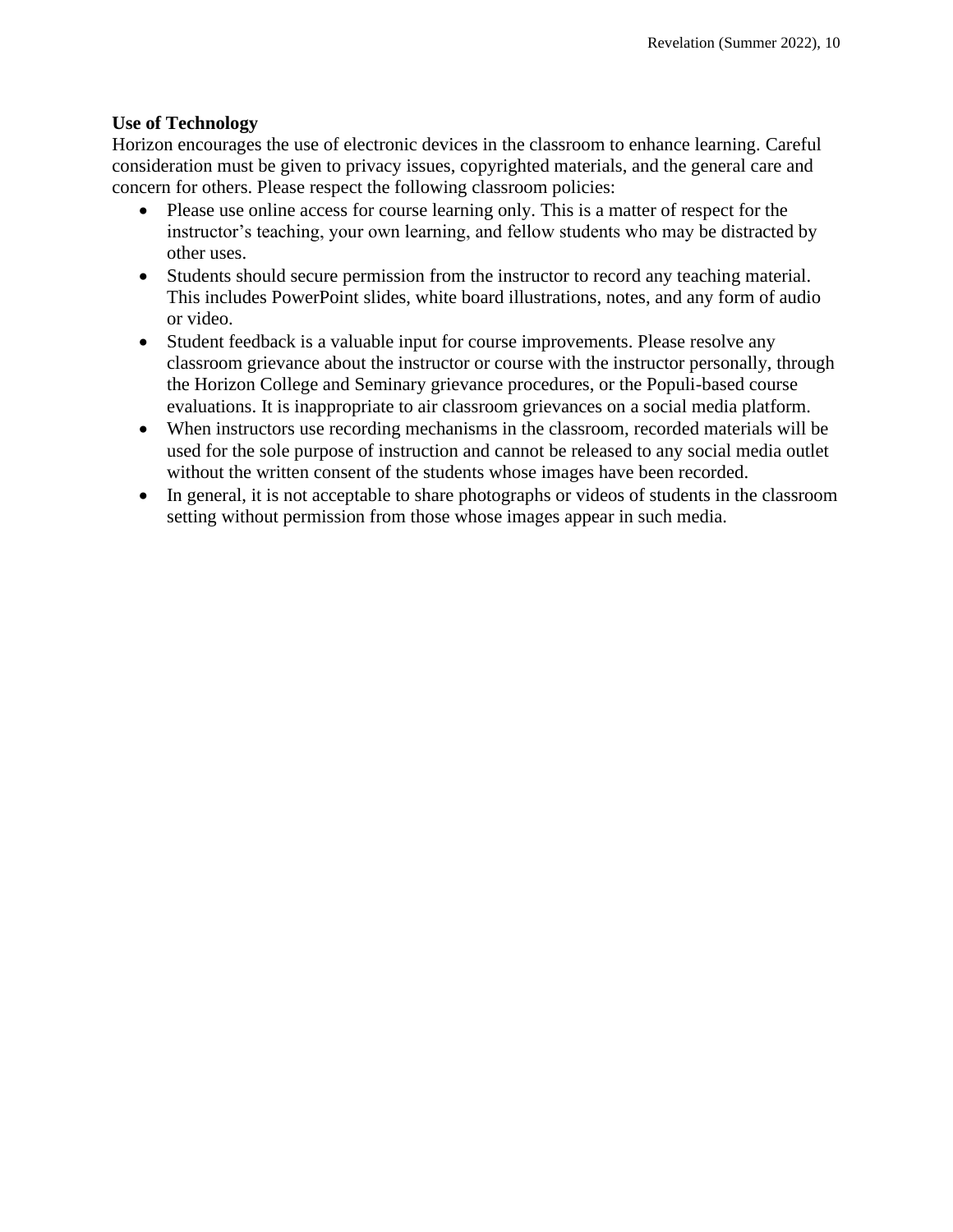#### **Bibliography**

#### **Commentaries**

- Aune, David E. *Revelation.* Word Biblical Commentary. 3 vols. Dallas: Word, 1997; Nashville: Thomas Nelson, 1998.
- Beale, Gregory K. *The Book of Revelation: A Commentary on the Greek Text*. New International Greek Testament Commentary. Grand Rapids: Eerdmans, 1999.
- Beasley-Murray, George R. *The Book of Revelation*. 2d ed. New Century Bible Commentary. Grand Rapids: Eerdmans, 1981.
- Blount, Brian. *Revelation: A Commentary*. The New Testament Library. Louisville, KY: Westminster John Knox, 2009.
- Boring, M. Eugene. *Revelation.* Interpretation. Louisville: John Knox, 1989.
- Bowman, John Wick. *The First Christian Drama: The Book of Revelation.* Philadelphia: Westminster, 1968.
- Boxall, Ian. *The Revelation of Saint John*. Black's New Testament Commentary. Peabody, MA: Hendrickson, 2006.
- Bratcher, Robert G. *A Translator's Guide to the Revelation to John*. New York: United Bible Societies, 1984.
- Caird, George B. *A Commentary on the Revelation of St. John the Divine*. 2d ed. Black's New Testament Commentary. Peabody, MA: Hendrickson, 1984.
- Chilton, David. *The Days of Vengeance: An Exposition of the Book of Revelation*. Ft. Worth, TX: Dominion, 1987.
- Duvall, J. Scott. *Revelation*. Teach the Text Commentary. Grand Rapids: Baker, 2014.
- Fanning, Buist. *Revelation.* Zondervan Exegetical Commentary on the New Testament. Grand Rapids: Zondervan, 2020.
- Farmer, Ronald L. *Revelation*. Chalice Commentaries for Today. St. Louis: Chalice, 2005.
- Fee, Gordon D. *Revelation.* New Covenant Commentary Series. Eugene,OR: Cascade, 2011.
- Hamilton, James M. Jr. *Revelation: The Spirit Speaks to the Churches*. Preaching the Word. Wheaton, IL: Crossway, 2012.
- Harrington, Wilfrid J. *Revelation*. Sacra Pagina. Collegeville, MN: Liturgical, 1993.
- Hughes, Philip E. *The Book of the Revelation*. Grand Rapids: Eerdmans, 1990.
- Johnson, Alan F. *Revelation*. Expositor's Bible Commentary. Vol. 12. Grand Rapids: Zondervan, 1981.
- Keener, Craig S. *Revelation.* The NIV Application Commentary. Grand Rapids: Zondervan, 2000.
- Koester, Craig R*. Revelation: A New Translation with Introduction and Commentary*. Anchor Yale Bible. New Haven: Yale, 2014.
- Kovacs, Judith, and Christopher Rowland. *Revelation*. Blackwell Bible Commentaries. Oxford: Blackwell, 2004.
- Ladd, George E. *Commentary on the Book of Revelation*. Grand Rapids: Eerdmans, 1972.
- Lupieri, Edmondo. *A Commentary on the Apocalypse of John*. Italian Texts and Studies on Religion and Society. Translated by M. P. Johnson and A. Kamesar. Grand Rapids: Eerdmans, 2006.
- Malina, Bruce J., and John J. Pilch. *Social-Science Commentary on the Book of Revelation*. Minneapolis: Fortress, 2000.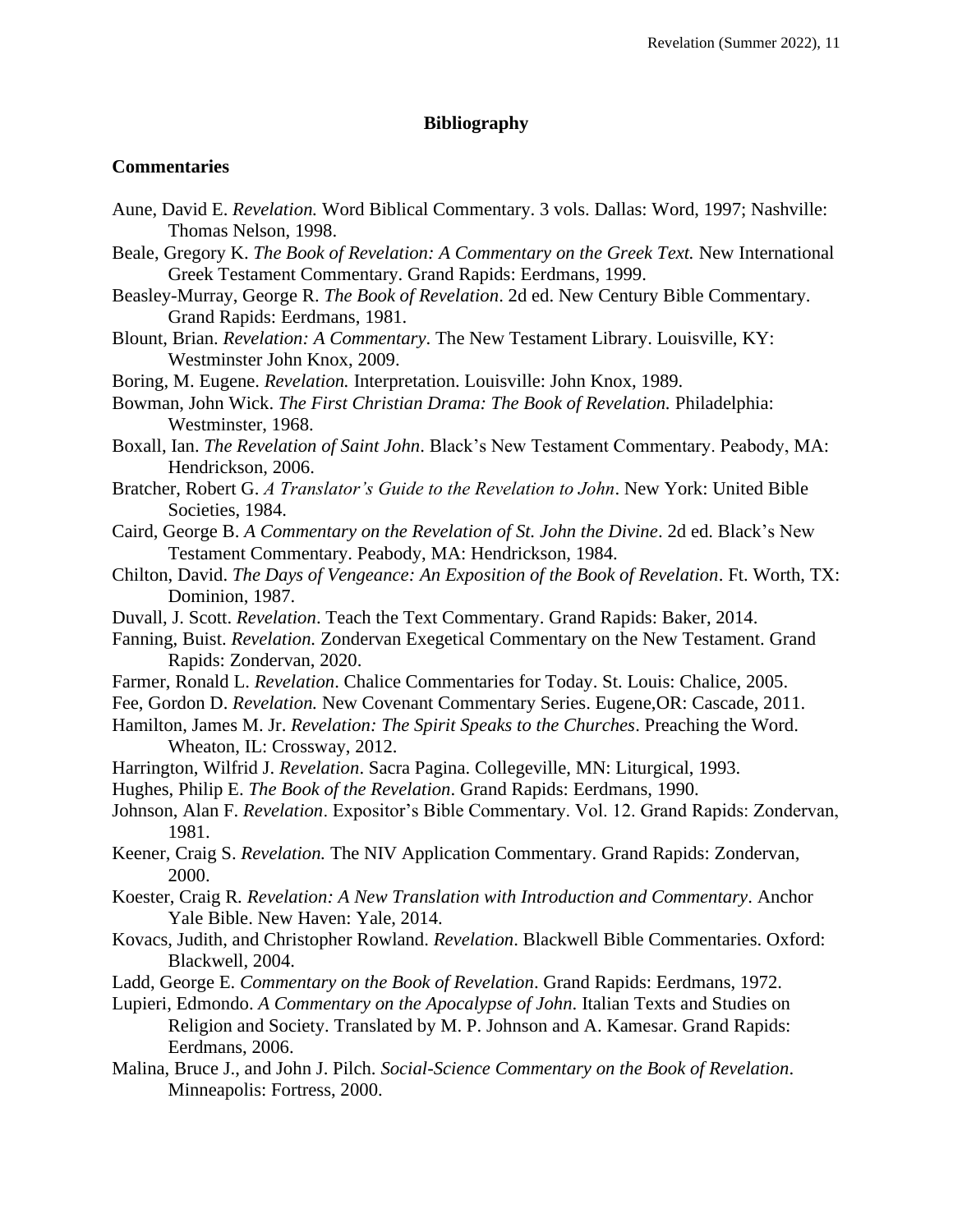- Mangina, Joseph L. *Revelation*. Brazos Theological Commentary on the Bible. Grand Rapids: Brazos, 2010.
- Mathewson, David L. *Revelation: A Handbook on the Greek Text.* Baylor Handbook on the Greek New Testament. Waco: Baylor University Press, 2016.
- Metzger, Bruce M. *Breaking the Code: Understanding the Book of Revelation*. Nashville: Abingdon, 1993.
- Morris, Leon. *The Book of Revelation: An Introduction and Commentary*. Rev. ed. Tyndale New Testament Commentaries. Grand Rapids: Eerdmans, 1987.
- Mounce, Robert H. *The Book of Revelation.* The New International Commentary on the New Testament. Grand Rapids: Eerdmans, 1977.
- Oecumenius. *Oecumenius: Commentary on the Apocalypse*. Translated by John N. Suggit. Washington, D.C.: Catholic University of America Press, 2006.
- Osborne, Grant R. *Revelation*. Baker Exegetical Commentary on the New Testament. Grand Rapids: Baker, 2002.
- Patterson, Paige. *Revelation*. The New American Commentary. Nashville: B&H, 2012.
- Paul, Ian. *Revelation*. Tyndale New Testament Commentaries. Downers Grove, IL: IVP, 2018.
- Reddish, Mitchell G. *Revelation*. Smyth & Helwys Bible Commentary. Macon, GA: Smyth & Helwys, 2001.
- Resseguie, James L. *The Revelation of John: A Narrative Commentary*. Grand Rapids: Baker Academic, 2009.
- Schreiner, Thomas R. "Revelation." In *Volume 12: Hebrews to Revelation*. ESV Expository Commentary. Wheaton, IL: Crossway, 2018.
- Schüssler Fiorenza, Elisabeth. *The Book of Revelation: Justice and Judgment*. Minneapolis: Fortress, 1998.
- Smalley, Stephen S. *The Revelation to John: A Commentary on the Greek Text of the Apocalypse*. Downers Grove, IL: InterVarsity, 2005.
- Sweet, John P. M. *Revelation*. TPI New Testament Commentaries. Valley Forge, PA: Trinity, 1979.
- Swete, Henry B. *Commentary on Revelation: The Greek Text with Introduction, Notes, and Indexes*. 3d ed. Grand Rapids: Kregel, 1979; reprint.
- Talbert, Charles H. *The Apocalypse: A Reading of the Revelation of John*. Louisville: Westminster John Knox, 1994.
- Tenney, Merrill C. *Interpreting Revelation*. Grand Rapids: Eerdmans, 1957.
- Thomas, Robert L. *Revelation 1-7: An Exegetical Commentary*. Chicago: Moody, 1992. \_\_\_\_\_\_\_\_\_\_. *Revelation 8-22: An Exegetical Commentary*. Chicago: Moody, 1995.
- Trafton, Joseph L. *Reading Revelation: A Literary and Theological Commentary.* Macon, GA: Smyth & Helwys, 2005.
- Wall, Robert W. *Revelation*. New International Biblical Commentary. Peabody, MA: Hendrickson, 1991.
- Walvoord, John F. *The Revelation of Jesus Christ: A Commentary*. Chicago: Moody, 1966.
- Wilcock, Michael*. I Saw Heaven Opened: The Message of Revelation*. Downers Grove, IL: InterVarsity, 1975.
- Witherington, Ben III. *Revelation.* Cambridge: Cambridge University Press, 2003.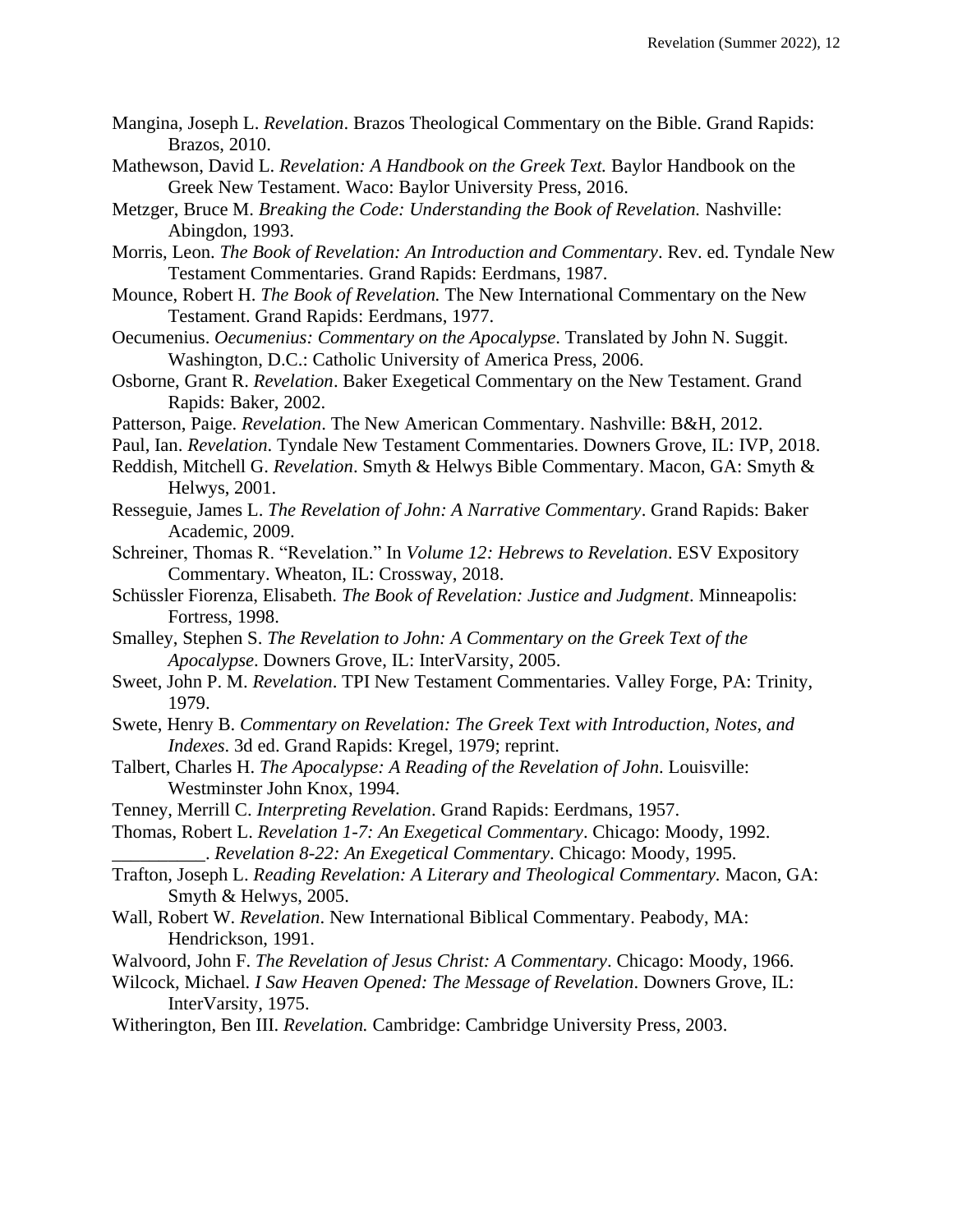#### **Other Relevant Monographs**

- Archer, Gleason L., Jr., Paul D. Feinberg, Douglas J. Moo, and Richard R. Reiter. *Three Views on the Rapture. Pre-, Mid-, or Post-Tribulational?* Grand Rapids: Zondervan, 1984, 1996.
- Backus, Irena Dorota. *Reformation Readings of the Apocalypse: Geneva, Zurich, and Wittenberg*. New York: Oxford University Press, 2000.
- Barker, Margaret. *The Revelation of Jesus Christ Which God Gave to Him to Show to His Servants What Must Soon Take Place (Revelation 1.1).* Edinburgh: T & T Clark, 2000.
- Barr, David L., ed. *Reading the Book of Revelation: A Resource for Students.* Atlanta: SBL, 2003.
- Bauckham, Richard. *The Theology of the Book of Revelation*. New Testament Theology. Cambridge: Cambridge University Press, 1993.

\_\_\_\_\_\_\_\_\_\_. *The Climax of Prophecy: Studies on the Book of Revelation.* Edinburgh: T. & T. Clark, 1993.

- Beale, G. K. *John's Use of the Old Testament in Revelation*. JSNTSup 166. Sheffield: Sheffield Academic, 1998.
- Ben-Daniel, John, and Gloria Ben-Daniel. *The Apocalypse in the Light of the Temple: A New Approach to the Book of Revelation*. Jerusalem: Beit Yochanan, 2003.
- Blevins, James L. *Revelation as Drama.* Nashville: Broadman, 1984.
- Blount, Brian K. *Can I Get a Witness? Reading Revelation through African American Culture*. Louisville: Westminster John Knox, 2004.
- Bock, Darrell L., ed. *Three Views on the Millennium and Beyond*. Grand Rapids: Zondervan, 1999.
- Bøe, Sverre. *Gog and Magog: Ezekiel 38-39 as Pre-Text for Revelation 19, 17-21 and 20, 7-10*. Tübingen: Mohr Siebeck, 2001.
- Bredin, Mark. *Jesus, Revolutionary of Peace: A Nonviolent Christology in the Book of Revelation*. Cumbria, U.K.: Paternoster, 2003.
- Campbell, Donald K., and Jeffrey L. Townsend, eds. *A Case for Premillennialism: A New Consensus.* Chicago: Moody, 1992.
- Carey, Greg. *Elusive Apocalypse: Reading Authority in the Revelation to John*. Macon, GA: Mercer University Press, 1999.
- Carter, Warren. *What Does Revelation Reveal? Unlocking the Mystery*. Nashville: Abingdon, 2011.
- Champlin, Edward. *Nero*. Cambridge, MA: Harvard University Press, 2003.
- Collins, Adela Yarbro. *Crisis and Catharsis: The Power of the Apocalypse*. Philadelphia: Westminster John Knox, 1984.
- Cook, Stephen L. *The Apocalyptic Literature*. Interpreting Biblical Texts. Nashville: Abingdon, 2003.
- Cory, Catherine A. *The Book of Revelation*. Collegeville, MN: Liturgical, 2005.
- Crocket, William, ed. *Four Views on Hell.* Grand Rapids: Zondervan, 1992.
- Culy, Martin M. *The Book of Revelation: The Rest of the Story.* Eugene, OR: Pickwick, 2017.
- Dalrymple, Rob. *Revelation and the Two Witnesses: The Implications for Understanding John's Depiction of the People of God and His Hortatory Intent*. Eugene, OR: Resource, 2011.
- Davis, John J. *Biblical Numerology: A Basic Study of the Use of Numbers in the Bible*. Grand Rapids: Baker, 1968.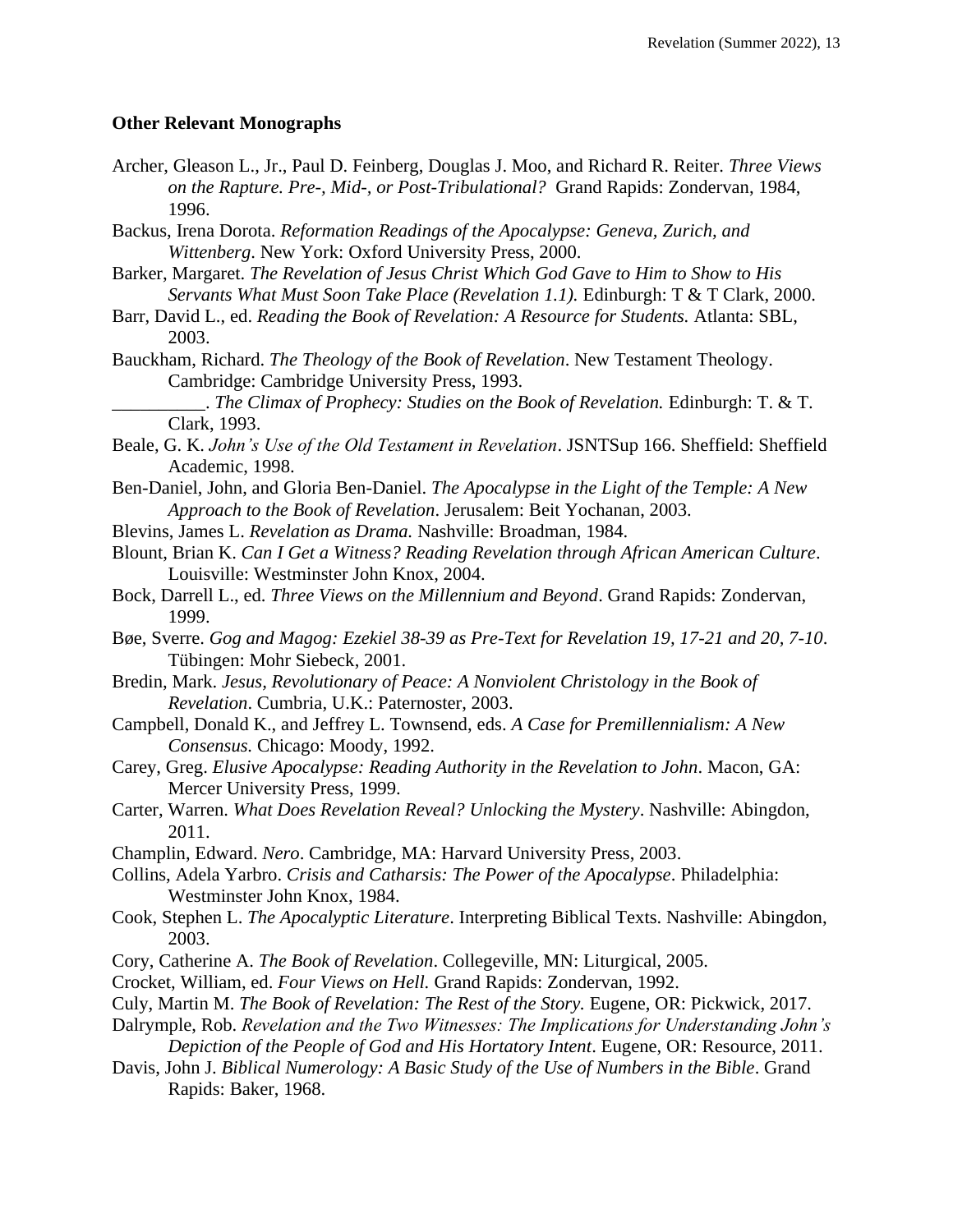- deSilva, David A. *Seeing Things John's Way: The Rhetoric of the Book of Revelation*. Louisville, KY: Westminster John Knox, 2009.
- deSilva, David A. *Unholy Allegiances: Heeding Revelation's Warning*. Peabody, MA: Hendrickson, 2013.
- Desrosiers, Gilbert. *An Introduction to Revelation*. London: Continuum, 2000.
- Duff, Paul B. *Who Rides the Beast? Prophetic Rivalry and the Rhetoric of Crisis in the Churches of the Apocalypse.* Oxford: Oxford University Press, 2001.
- Fekkes, Jan. *Isaiah and Prophetic Traditions in the Book of Revelation: Visionary Antecedents and Their Development*. JSNTSup 93. Sheffield: Sheffield Academic, 1994.
- Friesen, Steven J. *Imperial Cults and the Apocalypse of John: Reading Revelation in the Ruins*. Oxford: Oxford University Press, 2001.
- Frilingos, Christopher A. *Spectacles of Empire: Monsters, Martyrs, and the Book of Revelation*. Philadelphia: University of Pennsylvania Press, 2004.
- Fudge, Edward. *Two Views of Hell: A Biblical & Theological Dialogue*. Downers Grove, IL: InterVarsity, 2000.
- George, David C., ed. *Revelation: Three Viewpoints.* Nashville: Broadman, 1977.
- Gentry, Kenneth L., Jr. *Before Jerusalem Fell: Dating the Book of Revelation. An Exegetical and Historical Argument for a Pre-A.D. 70 Composition*. San Francisco: Christian Universities Press, 1997.
	- \_\_\_\_\_\_\_\_\_\_. *He Shall Have Dominion: A Postmillennial Eschatology*. Tyler, TX: Institute for Christian Economics, 1992.
- Gilbertson, Michael. *God and History in the Book of Revelation: New Testament Studies in Dialogue with Pannenberg and Moltmann*. Cambridge: Cambridge University Press, 2003.
- Gorman, Michael J. *Reading Revelation Responsibly. Uncivil Worship and Witness: Following the Lamb into the New Creation.* Eugene, OR: Cascade, 2011.
- Graham, Billy. *Approaching Hoofbeats: The Four Horsemen of the Apocalypse.* Waco, TX: Word, 1983.
- Grenz, Stanley J. *The Millennial Maze: Sorting Out Evangelical Options*. Downers Grove, IL: InterVarsity, 1992.
- Guthrie, Donald. *The Relevance of John's Apocalypse.* Grand Rapids: Eerdmans, 1987.
- Hemer, Colin J. *The Letters to the Seven Churches of Asia in Their Local Setting*. Grand Rapids: Eerdmans, 2001.
- Herms, Ronald. *An Apocalypse for the Church and for the World: The Narrative Function of Universal Language in the Book of Revelation*. Berlin: de Gruyter, 2006.
- Hill, Charles E. *Regnum Caelorum: Patterns of Future Hope in Early Christianity.* New York: Oxford University Press, 1992.
- Hill, David. *New Testament Prophecy.* New Foundations Theological Library. Atlanta: John Knox, 1979.
- Huber, Lynn R. *Like a Bride Adorned: Reading Metaphor in John's Apocalypse*. Emory Studies in Early Christianity 10. New York: T & T Clark, 2007.
- Jauhiainen, Marko. *The Use of Zechariah in Revelation*. Tübingen: Mohr Siebeck, 2005.
- Johns, Loren. *The Lamb Christology of the Apocalypse of John: An Investigation into its Origins and Rhetorical Force*. Wissenschaftliche Untersuchungen zum Neun Testament 2. Reihe, 167. Tübingen: Mohr Siebeck, 2004.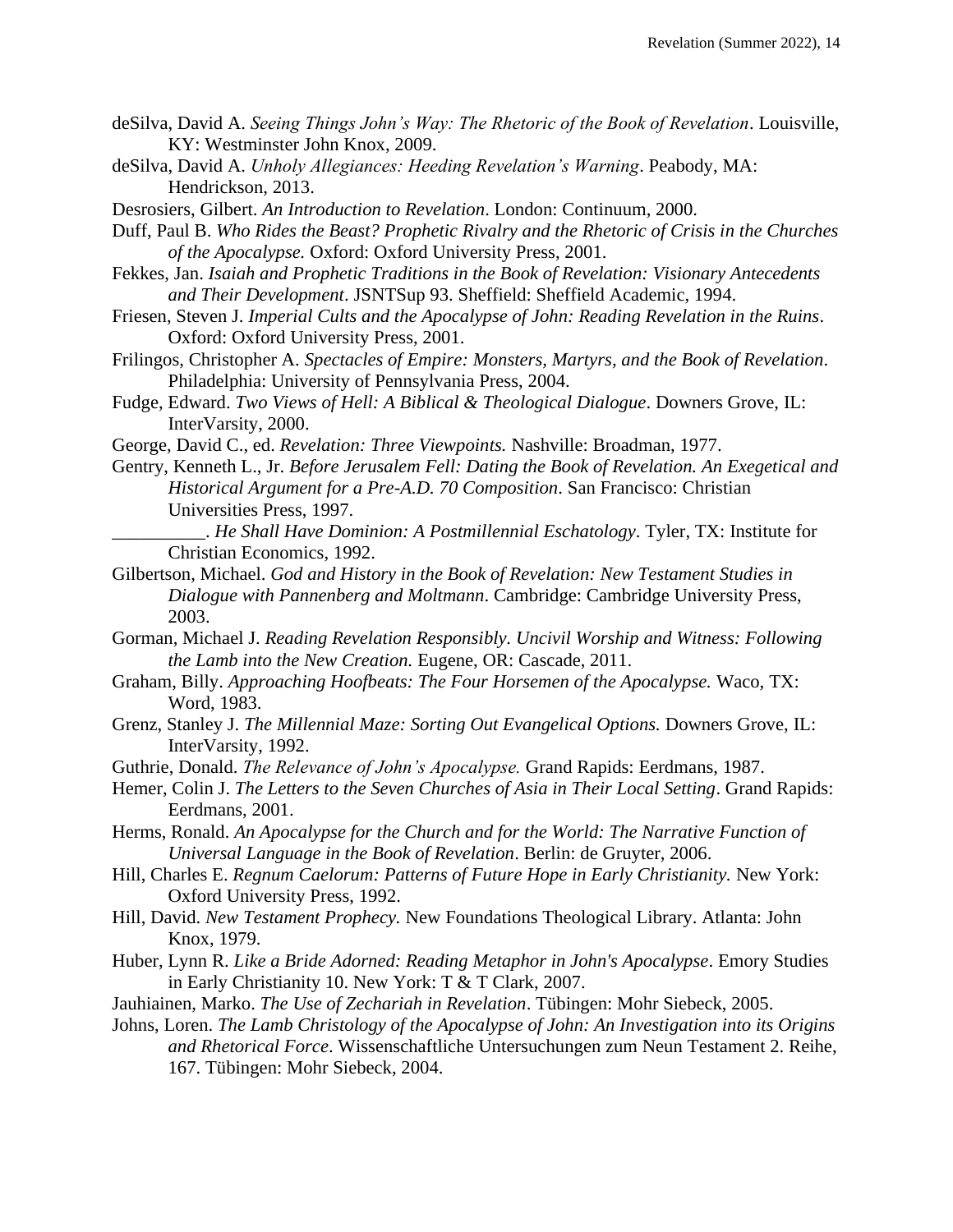- Kowalski, Beate. *Die Rezeption des Propheten Exechiel in der Offenbarung des Johannes*. Stuttgarter biblische Beiträge 52. Stuttgart: Katholisches Bibelwerk, 2004.
- Kraybill, J. Nelson. *Imperial Cult and Commerce in John's Apocalypse*. JSNTSup 132. Sheffield Academic, 1996.
- Kraybill, J. Nelson. *Apocalypse and Allegiance: Worship, Politics, and Devotion in the Book of Revelation*. Grand Rapids: Brazos, 2010.
- Kyle, Richard. *The Last Days are Here Again: A History of the End Times*. Grand Rapids: Baker, 1998.
- Lee, Dal. *The Narrative Asides in the Book of Revelation*. Lanham, MD: University Press of America, 2002.

Lewis, Daniel J. *3 Crucial Questions About the Last Days.* Grand Rapids: Baker, 1998.

- Lindsay, Hal. *There's a New World Coming: A Prophetic Odyssey.* Santa Ana, CA: Vision House, 1973.
- Lioy, Dan. *The Book of Revelation in Christological Focus*. Studies in Biblical Literature 58. New York: Lang, 2003.
- Lowery, Robert A. *Revelation's Rhapsody: Listening to the Lyrics of the Lamb*. Joplin, MO: College Press, 2006.
- Malina, Bruce M. *The New Jerusalem in the Revelation of John: The City as Symbol of Life with God*. Collegeville: Liturgical, 2000.
	- \_\_\_\_\_\_\_\_\_\_. *On the Genre and Message of Revelation: Star Visions and Sky Journeys*. Peabody, MA: Hendrickson, 1995.
- Marshall, John W. *Parables of War: Reading John's Jewish Apocalypse*. Studies in Christianity and Judaism 10. Waterloo, ON: Wilfrid Laurier University Press, 2001.
- Mathewson, David. *A New Heaven and a New Earth: The Meaning and Function of the Old Testament in Revelation 21.1-22.5*. Sheffield: Sheffield Academic, 2003.
- Mathewson, David L. *A Companion to the Book of Revelation*. Eugene, OR: Cascade, 2020.
- Mayo, Philip L. *"Those Who Call Themselves Jews": The Church and Judaism in the Apocalypse of John*. Princeton Theological Monograph Series. Eugene, OR: Wipf & Stock, 2006.
- Mealy, J. Webb. *After the Thousand Years: Resurrection and Judgment in Revelation 20.*  Sheffield: JSOT, 1992.
- Michaels, J. Ramsay. *Interpreting the Book of Revelation.* Grand Rapids: Baker, 1992.
- Murphy, Frederick J. *Apocalypticism in the Bible and Its World: A Comprehensive Introduction*. Grand Rapids: Baker Academic, 2012.
- Muse, Robert L. *The Book of Revelation: An Annotated Bibliography*. New York: Garland, 1996.
- Musvosvi, Joel Nobel. *Vengeance in the Apocalypse.* Berrien Springs, MI: Andrews University Press, 1993.
- Nwachukwu, Oliver O. *Beyond Vengeance and Protest: A Reflection on the Macarisms in Revelation*. New York: Peter Lang, 2005.
- Pate, C. Marvin, ed. *Four Views on the Book of Revelation.* Grand Rapids: Zondervan, 1998.
- Pattemore, Stephen. *The People of God in the Apocalypse: Discourse, Structure and Exegesis*. Society for New Testament Studies Monograph Series 128. New York: Cambridge University Press, 2005.
- Persson, Andrew. *A Semantic and Structural Analysis of Revelation*. Dallas: SIL, 2016.
- Peters, Olutola K. *The Mandate of the Church in the Apocalypse of John*. Studies in Biblical Literature 77. New York: Lang, 2005.